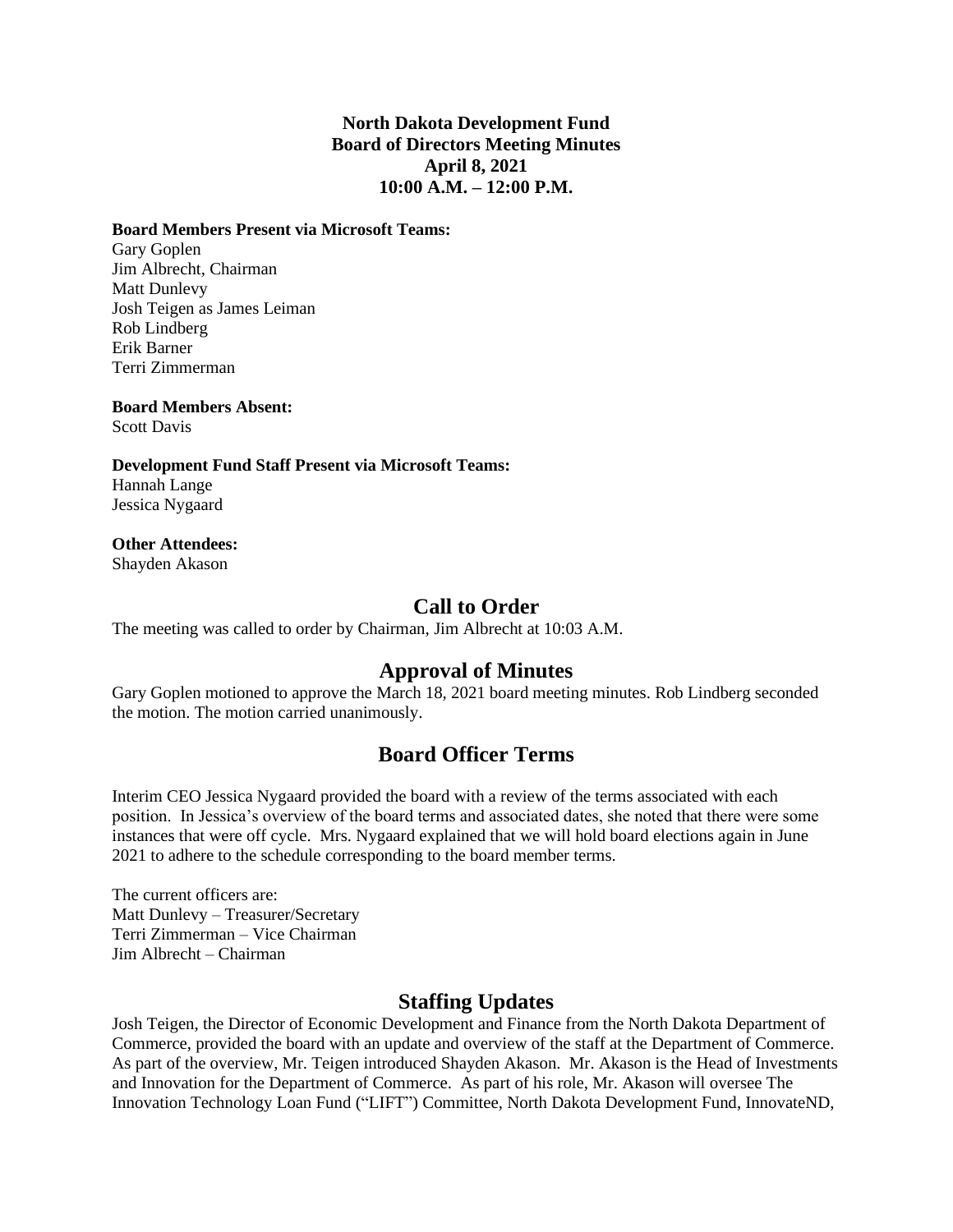and IP commercialization. Mr. Akason will be assuming the board role for the Department of Commerce going forward.

Mrs. Nygaard provided an update in regard to the Development Fund staff, noting that Hannah Lange has accepted the position of Venture Financing Manager. There are two positions, a Venture Analyst and Credit Analyst positions, that will be posted soon. Ms. Lange, Mrs. Nygaard and Mr. Akason will conduct the interview for the open positions.

#### **Legislation Updates**

Mr. Teigen provided an extensive update on the legislative session. Amongst the updates, Mr. Teigen noted that the senate passed a bill which would dedicate an additional \$15 million to the Development Fund, which is subject to the Governor's signing of the bill, as well as an update to Bill 1425, known as the "John Godfreed Bill," which will dedicate roughly 20% of the Legacy Fund to be invested within the state.

Additionally, Mr. Teigen note that the American Rescue Plan that was recently passed by the Federal Government included \$10 billion for the State Small Business Credit Initiative ("SSBCI"). These funds will be given to states to be invested via venture, debt, and other credit facilities. Ms. Lange will propose a plan for these dollars and complete the application to the United States Department of the Treasury. Discussion ensued regarding stipulations surrounding the SSBCI funds.

#### **NDDF and LIFT Programs**

Mr. Teigen provided an overview to the board in response to questions regarding Development Fund decision parameters when a potential company being reviewed by the board has historically participated in the LIFT or other state economic development programs. Mr. Teigen noted that there are multiple programs throughout the state, each with their own approval parameters, framework, and board and that decisions by each organization are made independently. As such, there may be times of overlap between programs.

#### **Financial Report**

Jessica discussed the financial report. Total cash on hand was \$19,777,951.48. There was \$6,442,934.11 in the Development Fund, \$6,080,906.53 in the Rural Fund, \$3,845,341.32 in the Development Fund Venture Capital account, \$971,477.80 in New Business Tech, and \$437,291.72 in the Childcare Fund. There are \$2 million in CDs at the bank. Total unfunded commitments were \$2,488,454. Cash remaining after unfunded commitments is \$17,289,497.48.

The total requested amount from the received applications in the pipeline right now is \$4,050,000. There is \$750,000 in requests from the Development Fund, \$500,000 from the Rural Fund, and \$2,800,000 from the Development Fund Venture Capital Account. If all loans are approved, the NDDF will have \$13,239,497.48 remaining available cash on hand.

Discussion ensued during the presentation. Mrs. Nygaard addressed questions about the charge off process for loans that are unlikely to be repaid and provided an updated regarding demand for the Rural Fund. Mr. Teigen added that Commerce recently hired two Community Developers to promote the Rural Fund. Mr. Akason noted potential changes to the federal government definitions of rural areas, which will be reviewed by the Development Fund when the changes are made.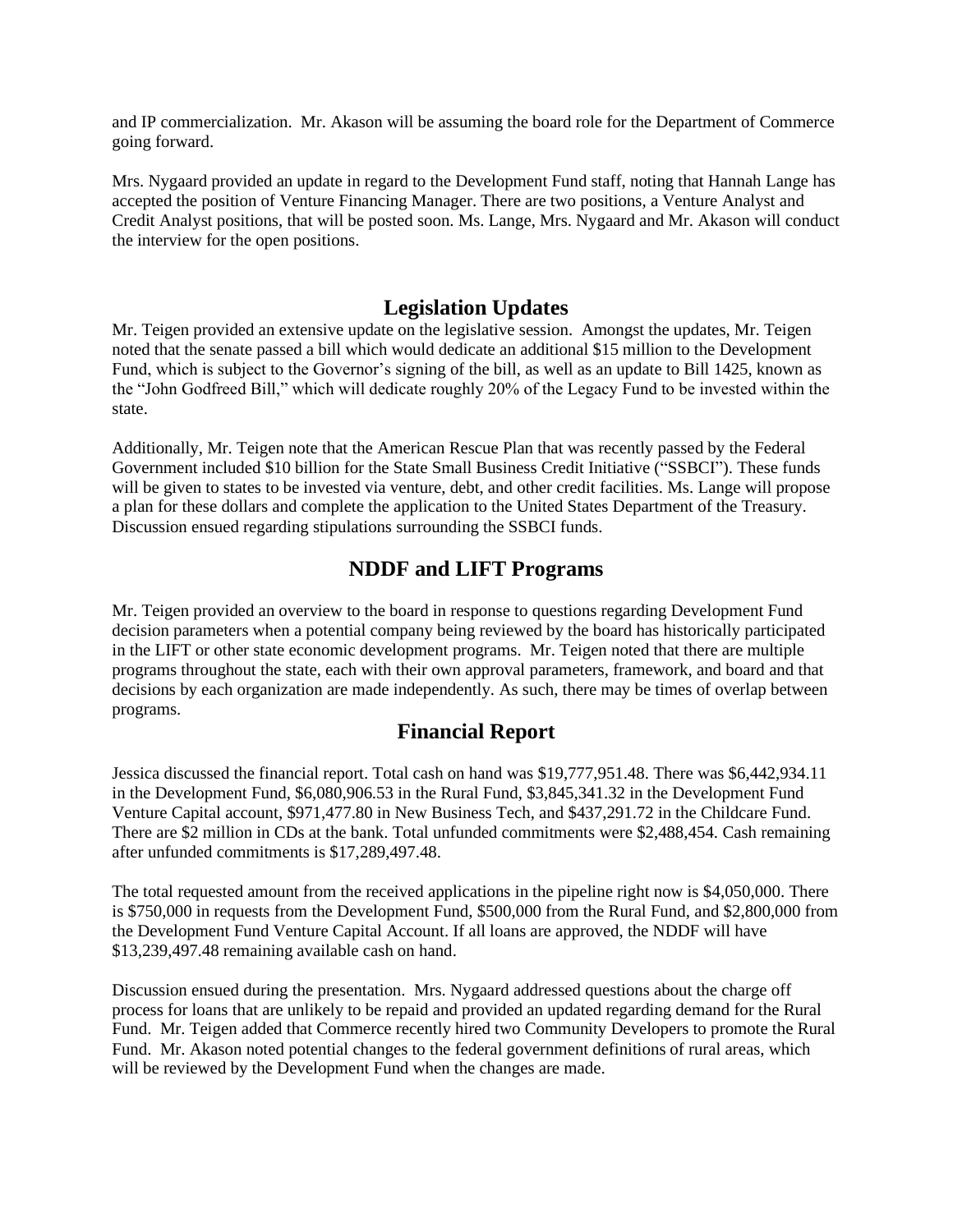**Motion:** Erik Barner motioned to approve the financial reports as presented. Terri Zimmerman seconded the motion. The motion carried unanimously.

# **Current Deals in the Pipeline**

Ms. Lange presented the companies who have active applications with the Development Fund.

# **Board Insurance Coverage**

Mrs. Nygaard addressed the outstanding questions regarding insurance coverage for board members. Discussion ensued on the topic and board members asked question and provided feedback. Mr. Albrecht concluded the discussion stating the Development Fund and/or Commerce staff should first determine if the board has insurance coverage provided by the state.

# **CEO Committee**

Mr. Teigen discussed the Development Fund CEO position and stated Commerce's desire for the board's insight and recommendation on the CEO position. To match the historical practice of the Development Fund, a CEO Interview Committee of three board members was formed, with Erik Barner, Rob Lindberg and Matt Dunlevy joining. Messrs. Barner, Lindberg and Dunlevy will interview Mrs. Nygaard and provided feedback to the rest of the Development Fund board.

# **Signing Authority**

Mrs. Nygaard provided a review of the signing authority of the Development Fund staff. Mrs. Nygaard also noted that Mr. Akason should have similar signing authority as other senior Development Fund staff, which provides authority for providing loans up to \$150,000. In discussion with the board, it was noted that there are typically few loans less than \$150,000 and typically are utilized by the Childcare Loan Fund. Mrs. Nygaard noted that memos will be provided to the board for all loans approved under \$150,000.

**Motion:** Robert Lindberg motioned to give Shayden Akason signing authority up to \$150,000. Gary Goplen seconded the motion. The motion carried unanimously.

# **May's Board Meeting Date/In-Person Meetings**

A discussion was had regarding the rescheduling of the next board meeting due to Development Fund staff conflict. The board agreed to hold the next meeting on May 6. Additionally, the board discussed the potential for in person meetings, which will begin when the board convenes in July 2021 for a strategy session with Development Fund staff.

#### **All Other Discussion**

Mr. Albrecht provided a brief summary of his conversations with other board members and Development Fund staff regarding the structuring of the Fund's investments. Mr. Albrecht noted that there was feedback and support for a document summarizing the types of structures offered so that internally all stakeholders are aligned while providing consistent messaging to companies interested in utilizing the Development Fund. Mrs. Nygaard noted she will be working on this with Development Fund staff and input from board members.